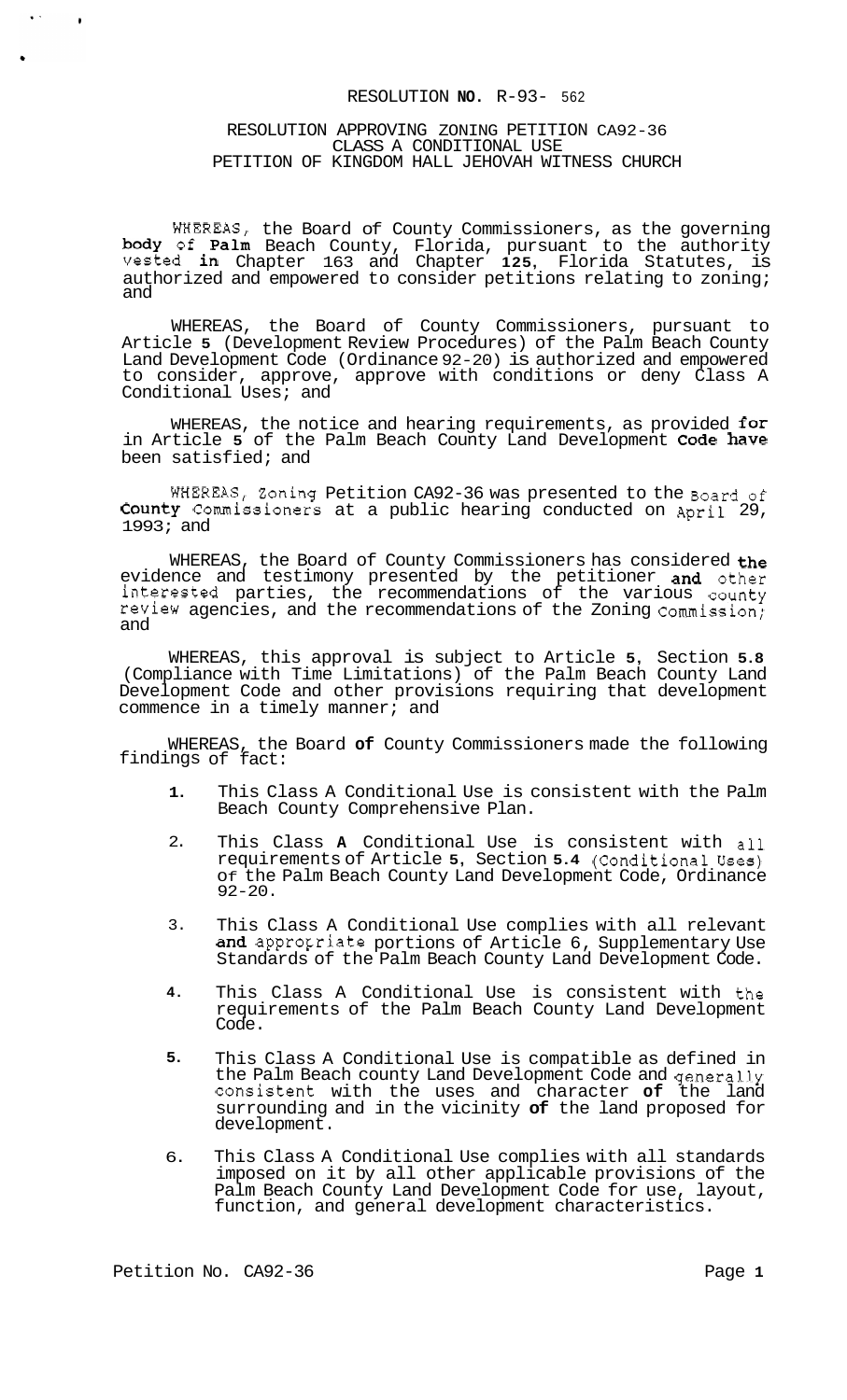- *7.*  This Class A Conditional Use is consistent with all other applicable local land development regulations.
- a. This Class A Conditional Use minimizes adverse effects, including visual impact and intensity **of** the proposed use on adjacent lands.
- 9. This Class A Conditional Use complies with Art. 11, Adequate Public Facility Standards.
- 10. This Class A Conditional Use minimizes environmental impacts, including but not limited to water, air, stormwater management, wildlife, vegetation, wetlands and the natural functioning of the environment.
- 11. This Class A Conditional Use will result in logical, timely and orderly development patterns.
- 12. This Class A Conditional Use is consistent with applicable neighborhood plans.

WHEREAS, Article **5** *of* the Palm Beach County Land Development Code requires that the action of the Board of County Commissioners be adopted by resolution.

NOW, THEREFORE, BE IT RESOLVED BY THE BOARD OF COUNTY COMMISSIONERS OF PALM BEACH COUNTY, FLORIDA, that Zoning Petition CA92-36, the petition **of** KINGDOM HALL JEHOVAH WITNESS CHURCH for a CLASS **A** CONDITIONAL USE allowing a CHURCH OR PLACE OF WORSHIP in the Single-Family Residential **(RS)** Zoning District, on a parcel of land legally described in EXHIBIT A, attached hereto and made a part hereof , and generally located as shown on a vicinity sketch as part hereof, and generally located as shown on a vicinity sketch as<br>indicated in EXHIBIT B, attached hereto and made a part hereof, was approved on April 29, 1993, subject to the conditions of approval described in EXHIBIT C, attached hereto and made a part hereof.

Commissioner  $\frac{\text{Aaronson}}{\text{Aeronson}}$  moved for the approval of the Resolution.

The motion was seconded by Commissioner **Roberts** and, upon being put to a vote, the vote was as follows:

| Mary McCarty, Chair<br>Burt Aaronson | Absent |
|--------------------------------------|--------|
|                                      | Ave    |
| Ken Foster<br>$\sim$ $\sim$          | Aye    |
| Maude Ford Lee                       | Absent |
| Karen T. Marcus                      | Absent |
| Warren Newell                        | Ave    |
| Carol A. Roberts                     | Ave    |

The Chair thereupon declared that the resolution **was** duly passed and adopted this 29th day of April, 1993.

APPROVED AS TO FORM AND LEGAL SUFFICIENCY

BY:

**'SI,**  BY: CLERI

PALM BEACH COUNTY, FLORIDA BY ITS BOARD OF COUNTY

COMMISSIONERS

Petition **No.** CA92-36 Petition **No.** 2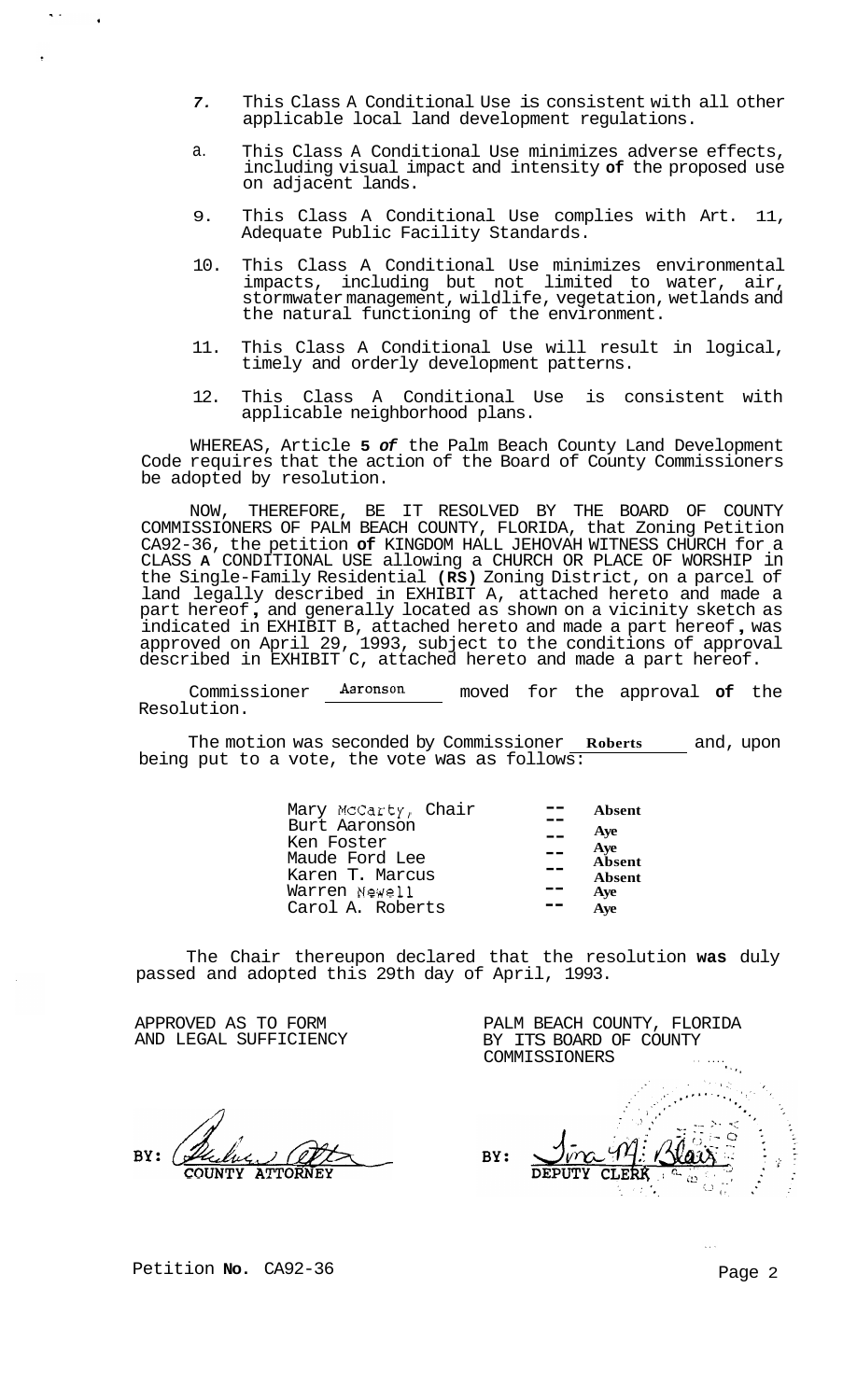# **EXHIBIT A**

#### **LEGAL DESCRIPTION**

**A parcel of land** lying **in Section 20, Township 41 South, Range 43 East, Palm Beach County, Florida, being more particularly described as follows.** 

**The North 500 feet of the South 615.43 feet of the East 200 feet of the West half (1/2) of that portion of the Southwest quarter (1/4) of said Section 20,** lying North **of the right of** *way* **of Donald Ross Road.** 

**Subject to** all Easements, **Reservatiom, Restrictions, and** Rights **of Way.** 

**Containing 2.3 acres, more or less.** 

 $\mathbf{A}^{(1)}$  and

 $\ddot{\phantom{1}}$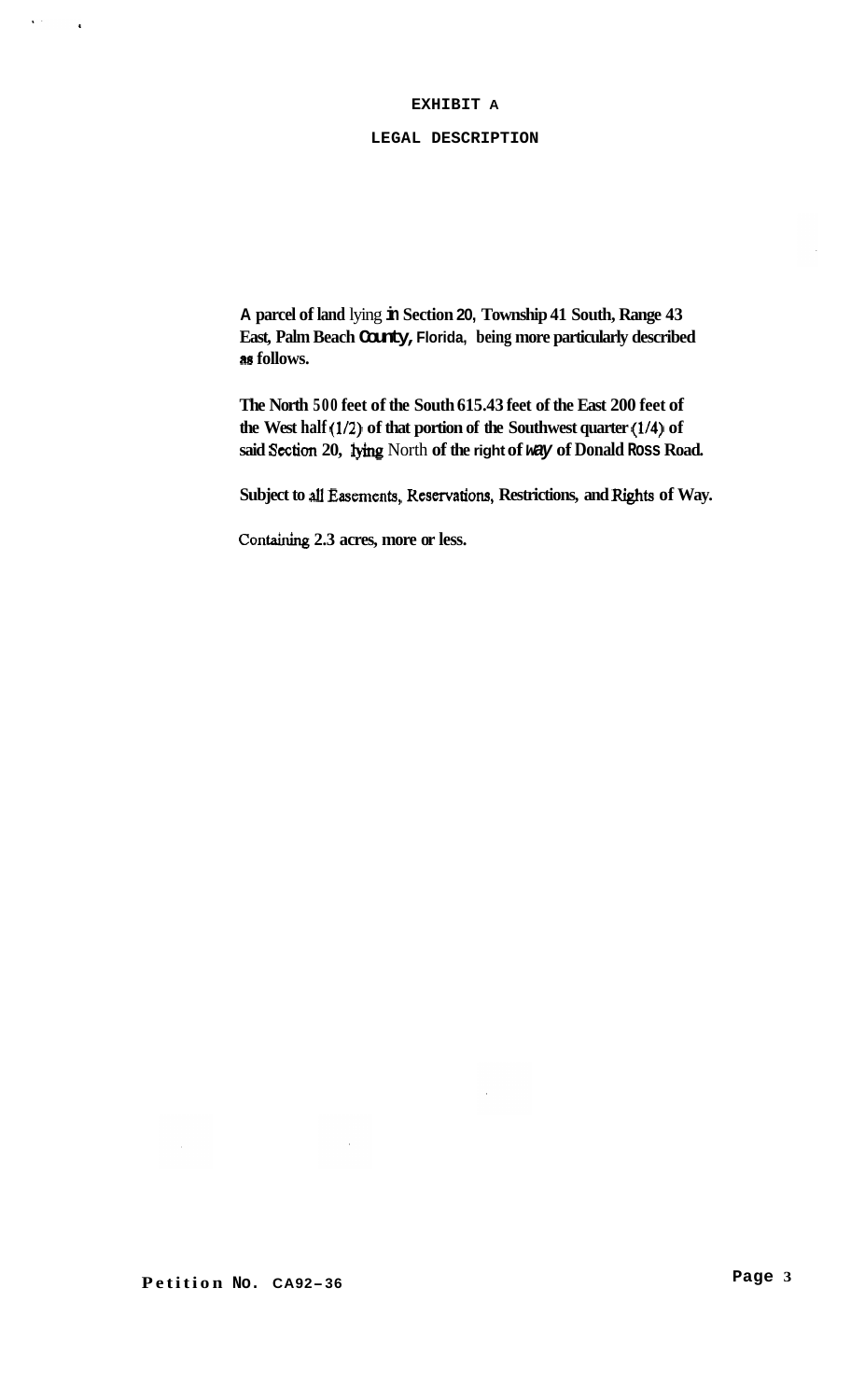# EXHIBIT **B**  VICINITY SKETCH

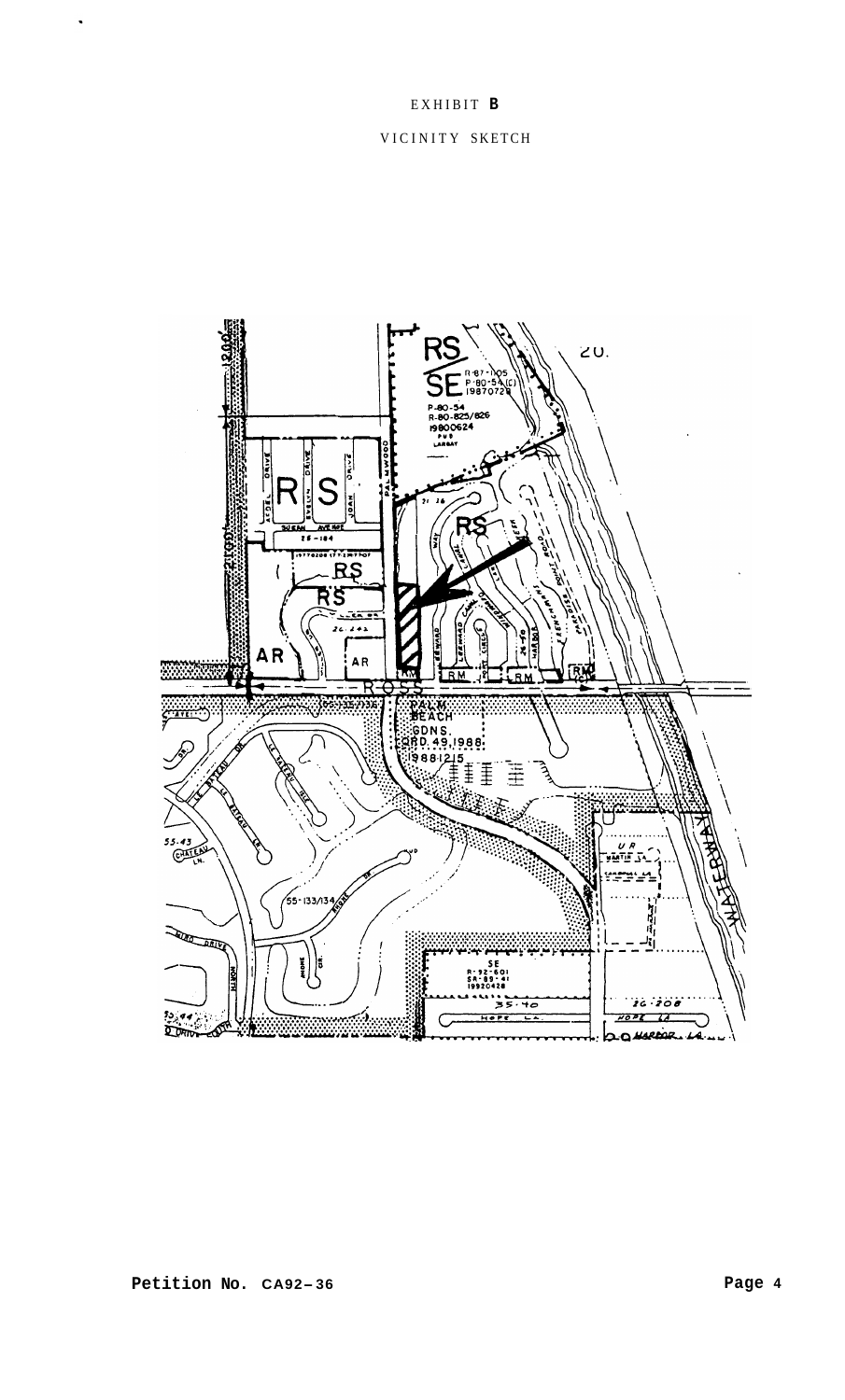### EXHIBIT C

#### CONDITIONS OF APPROVAL

- A. BUILDING AND SITE DESIGN
	- 1. Total gross floor area shall be limited to a maximum of 5,480 square feet. (additional square footage may be allowed pursuant to Article 5.4.E.13 (Minor Deviations)
	- 2. The building shall be limited to a one story design only, and shall not exceed twenty eight (28) feet in height measured from the finished grade to the highest point. (BUILDING)
- B. DUMPSTER

 $\bar{\omega}$  .

- 1. There shall be no dumpsters permitted on site. (BUILDING/CODE ENFORCEMENT)
- C. HEALTH
	- 1. Sewer service is available to the property. Therefore, no septic tank shall be permitted on the site. All existing on-site sewage disposal systems must be abandoned in accordance with Chapter 10D-6, FAC and Palm Beach County ECR-I. (HEALTH)
	- 2. Water service is available to the property. Therefore, no well shall be permitted on the site to provide potable water. All existing on-site potable water supply systems must be abandoned in accordance with Palm Beach County ECR-II. (HEALTH) (HEALTH)
- D. LANDSCAPING GENERAL
	- **1.** Prior to site plan certification, the petitioner shall revise the landscape tabular data on the site plan to reflect conformance to minimum Landscape Code requirements and all landscape/vegetation preservation conditions of approval. (ZONING)
	- 2. All trees required to be planted on site by this approval shall meet the following minimum standards at installation:

| a) Height:  | fourteen (14) feet                                     |
|-------------|--------------------------------------------------------|
| b) Caliper: | three and one half (3.5) inches;                       |
|             | measure four and one half $(4.5)$<br>feet above grade; |
| c) Canopy:  | seven (7) feet                                         |

- E. ENGINEERING
	- **1.** Prior to **February I, 1994** or prior to the issuance of the first Building Permit whichever shall first occur, the property owner voluntarily agrees to convey to Palm Beach County **Land Development Division** by road right-of-way warranty deed for Prosperity Farms Road, 55 feet from centerline along the project's entire fromtage, free of all encumbrances and encroachments. Developer shall provide Palm Beach County with sufficient documentation acceptable to the Right of Way Acquisition Section to ensure that the property is free of all encumbrances and encroachments. Right-of-way conveyances shall also include "Safe Sight Corners" where appropriate at intersections as determined by the County Engineer (MONITORING/BUILDING - Engineering).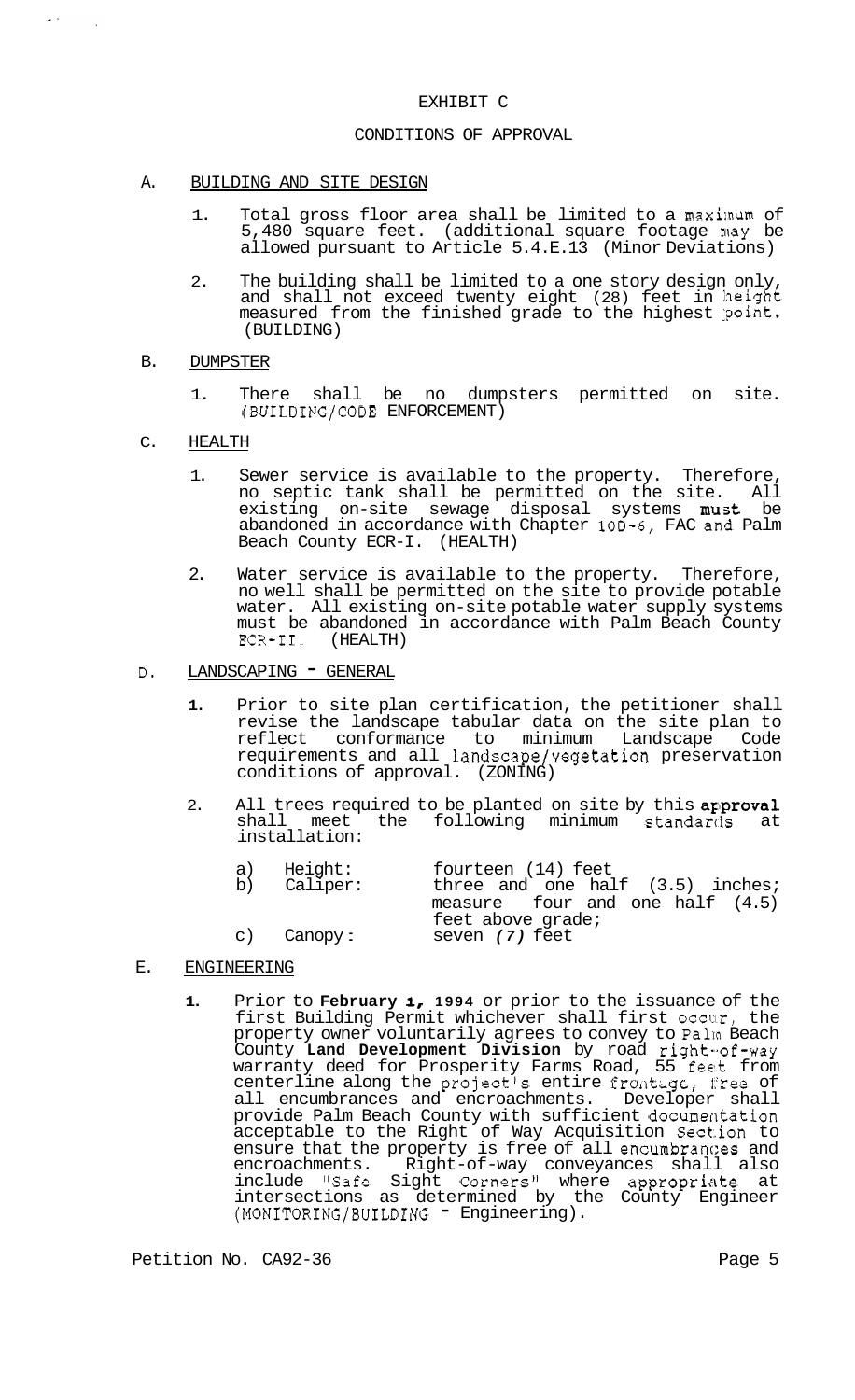#### **F.** LANDSCAPING - INTERIOR

 $\bullet$   $<$ 

**1.** Landscaped divider medians shall be provided between all abutting rows of parking spaces. The minimum width of this median shall be five **(5)** feet. One native canopy tree or two native palm trees and appropriate ground cover shall be planted for each thirty **(30)** linear feet of the divider median, with a maximum tree spacing of sixty *(60)* feet on center. (ZONING)

#### G. LANDSCAPING ALONG PROPERTY LINES

- **1.** Landscaping and buffering along the north, south, and east property lines shall be upgraded to include:
	- a. A minimum ten **(10)** foot wide landscape buffer strip for the north and south property lines.
	- b. One native canopy tree planted for every twenty (20) feet, not to exceed thirty **(30)** feet on center.
	- C. One native palm tree for each twenty (20) linear feet, with a maximum spacing of sixty *(60)* feet on center. **A** group of three or more palm trees may supersede the requirement for **a** native canopy tree in that location.
	- **d.**  A continuous hedge shall be planted at thirty six (36) inches in height twenty four **(24)** inches on center to be maintained at a minimum height **of**  forty eight **(48)** inches.
	- e. **The** buffer along the eastern property line shall be a minimum of twenty five (25) feet in width and shall incorporate, a concrete wall with a minimum height of six *(6)* feet, two (2) rows of trees spaced twenty (20) feet on center and all other planting requirements of this approval. The wall shall meet a minimum setback of ten **(10)** feet: from the property line. The required backup areas shall be permitted to encroach the required buf€er a maximum of five **(5)** feet
	- f. The buffer along the north property line shall incorporate a wall with a minimum height of six *(6)*  feet with the required planting requirements,
	- $\sigma$ . The buffer along the south property line shall incorporate a berm with a minimum height of two (2) feet with the required planting requirenents. (ZONING)
- 2. Seventy-five (75%) percent of the required landscaping shall be placed along the outside of the required wall. (ZONING)
- **3.** Existing vegetation may be counted toward meeting these requirements for all required landscaped areas where the preserve area abuts these property lines, and/or where native vegetation can be preserved or transplanted,. (ZONING)

#### **H.** LIGHTING

1. All outdoor lighting used to illuminate the premises and identification signs shall be of low residential intensity, shielded and directed down and away from adjacent properties and streets. (CODE ENFORCEMENT)